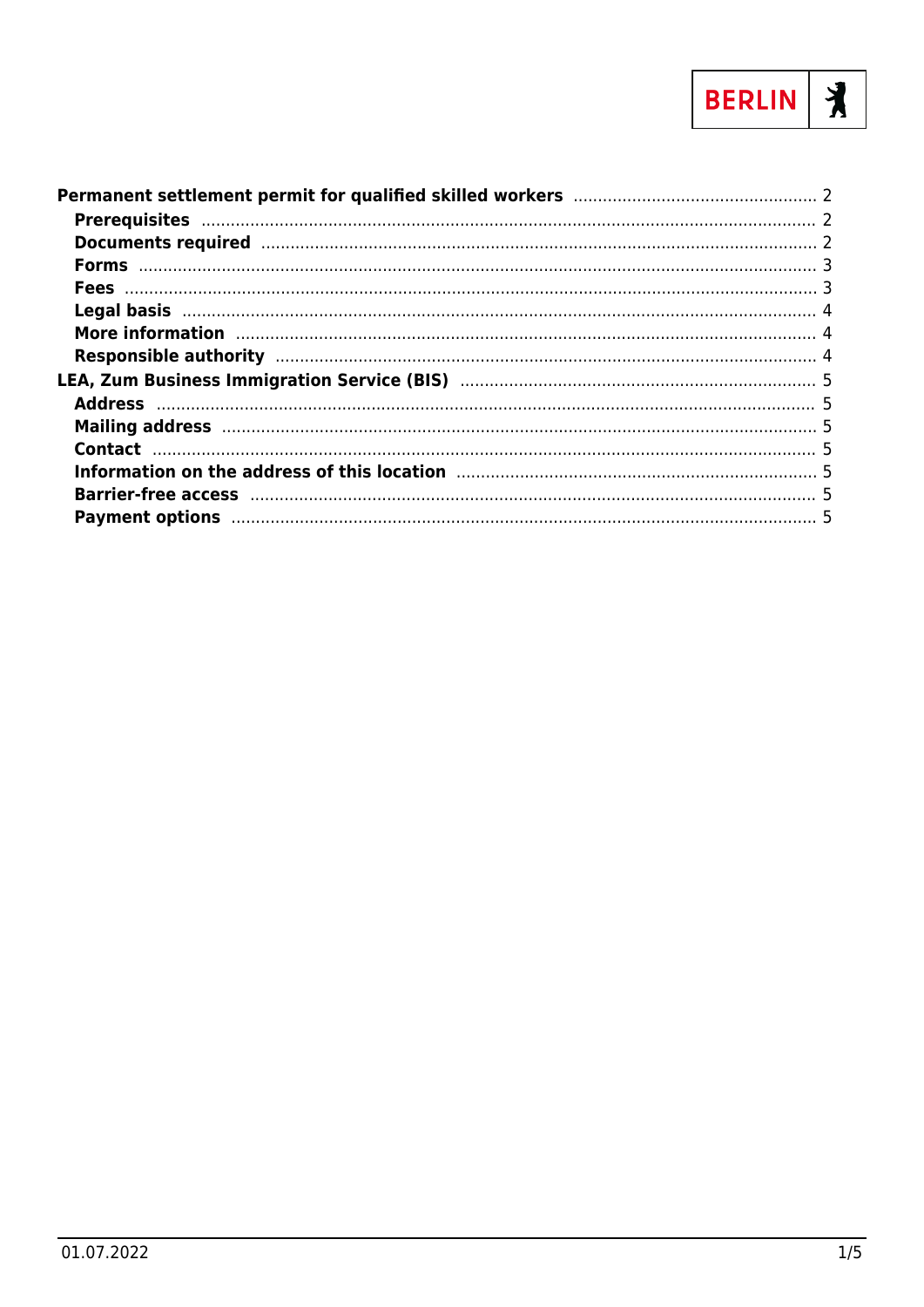# <span id="page-1-0"></span>Permanent settlement permit for qualified skilled workers

If your residence permit has been issued for employment as a qualified skilled worker, you may be granted a permanent settlement permit after 4 years.

If you have completed vocational training or a degree in Germany, this is already possible after 2 years of employment as a qualified skilled worker.

### **Do you have an EU Blue Card?**

Then other requirements apply. Please inform yourself in the service "Permanent settlement permit for EU Blue Card holders" (see section "More information").

# <span id="page-1-1"></span>**Prerequisites**

- **4 years holding a residence permit for employment as a qualified skilled worker**
	- $\circ$  You must have had a residence permit for employment as a qualified skilled worker with a professional qualification, an academic degree or in research for at least 4 years (pursuant to section 18a, 18b or 18d Aufenthaltsgesetz).
	- $\circ$  The minimum time is reduced to 2 years if you have successfully completed vocational training or a degree in Germany.
- **You are still employed as a qualified skilled worker**
- **Old-age provision**
	- You must furnish proof of having paid compulsory or voluntary contributions to the statutory German Pension Fund for at least 48 months, or of entitlement to comparable benefits by another insurance or pension institution.
	- o If you have successfully completed vocational training or a degree in Germany, 24 months are sufficient.

#### **Sufficient knowledge of German**

([https://www.europaeischer-referenzrahmen.de/impressum.php\)](https://www.europaeischer-referenzrahmen.de/impressum.php) Adequate command of the German language in accordance with level B1 of the Common European Framework of Reference for Languages (GERR).

### **Secured means of subsistance including health insurance**

Secured means of subsistance include an adequate health insurance for you and the members of your family:

- o If you have a statutory health insurance, you are adequately insured.
- $\circ$  If you have a private health insurance, please make sure that type and scope of your health insurance are adequate.

For more information, please read the leaflet "Information on adequate health insurance" (section "Forms").

**No criminal record**

Even fines may prevent the granting of a permanent settlement permit.

**Main residence in Berlin**

## <span id="page-1-2"></span>**Documents required**

**Application**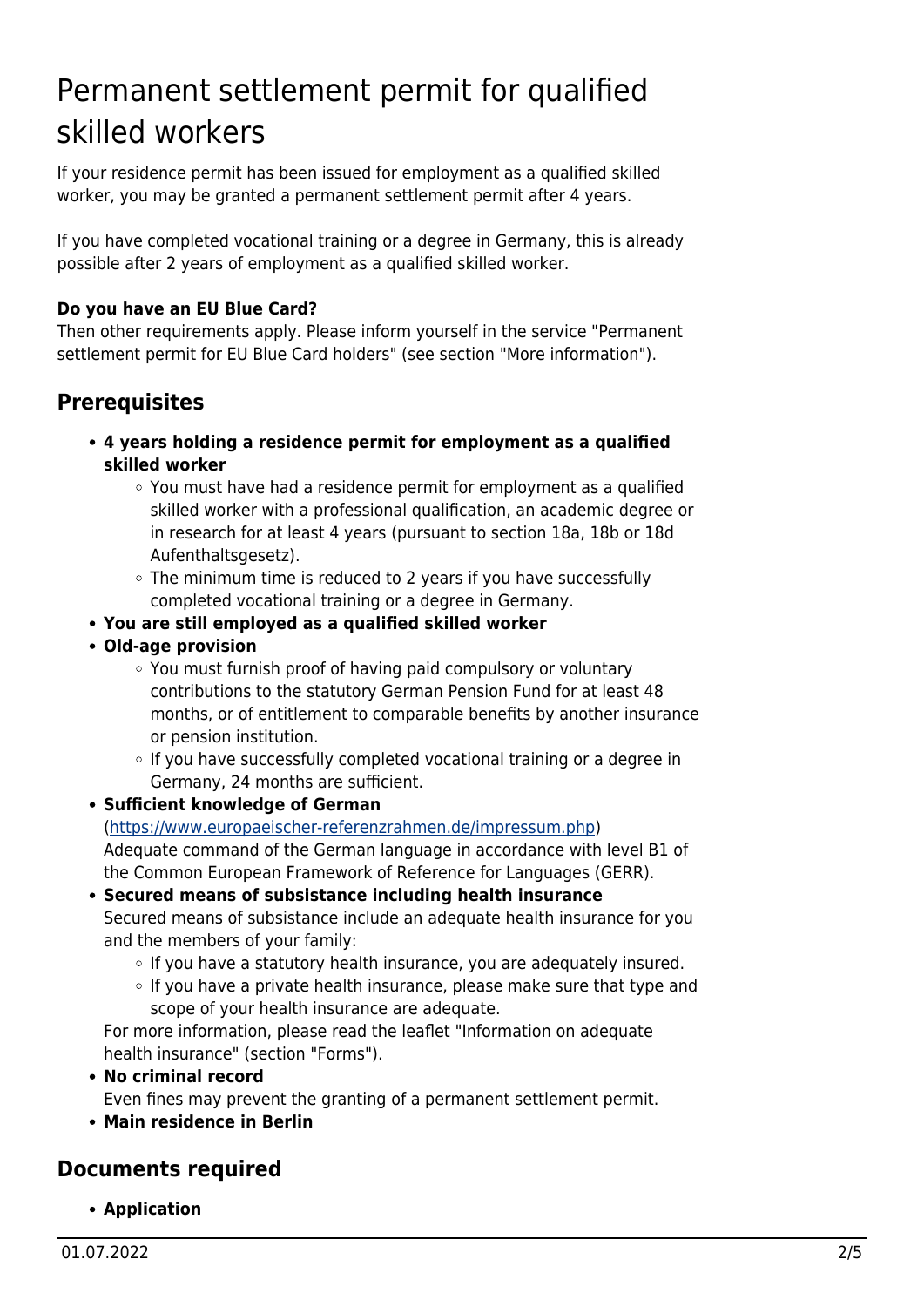Please file an informal written application. Please enclose with your application copies of the documents specified in the section "Documents required". You will either receive an invitation for a personal interview or a notification of charges.

- **Valid passport, together with your residence permit**
- **1 current biometric photo**

([https://www.berlin.de/labo/\\_assets/kraftfahrzeugwesen/foto-mustertafel.pdf\)](https://www.berlin.de/labo/_assets/kraftfahrzeugwesen/foto-mustertafel.pdf) 35mm x 45mm, frontal shot with neutral facial expression and closed mouth, looking straight into the camera, light background

- **In case of vocational training or studies in Germany: proof of the degree achieved**
	- **Certificates**
- **Proof of income**
	- Employment contract
	- $\circ$  Supporting documents on the net earnings from the last 6 months
	- $\circ$  Current certificate issued by the employer (not older than 14 days)
- **Lease or proof of home ownership**

Proofs of living space and of monthly rent or cost of housing of own property (house or apartment) have to be supplied.

- **Old-age provision**
	- o Pension information notice issued by the German Pension Fund, or
	- Proof of entitlement to comparable benefits by another insurance or pension institution.
- **Health insurance**

Please submit either the insurance card issued by your statutory health insurance, or the insurance policy issued by a private health insurance company.

**Proof of main residence in Berlin**

(<https://service.berlin.de/dienstleistung/120686/>)

- Certificate of registration at the main residence or
- $\circ$  lease and written confirmation of occupancy from the landlord

## <span id="page-2-0"></span>**Forms**

**Leaflet "Health insurance"** ([https://www.berlin.de/formularverzeichnis/?formular=/labo/zuwanderung/\\_as](https://www.berlin.de/formularverzeichnis/?formular=/labo/zuwanderung/_assets/mdb-f131960-labo_4326_merkblatt_krankenversicherungsschutz_05.13__engl._.pdf) [sets/mdb-f131960](https://www.berlin.de/formularverzeichnis/?formular=/labo/zuwanderung/_assets/mdb-f131960-labo_4326_merkblatt_krankenversicherungsschutz_05.13__engl._.pdf) labo 4326 merkblatt krankenversicherungsschutz 05.13\_engl. .pdf)

## <span id="page-2-1"></span>**Fees**

- For the issue of the permanent settlement permit: 113.00 euros.
- If the application must be rejected: 56.50 euros.

#### For Turkish citizens

- Up to the age of 24 years: 22.80 euros for the issue, 11.40 euros if the application must be rejected
- From the age of 24 years: 37.00 euros for the issue, 18.50 euros if the application must be rejected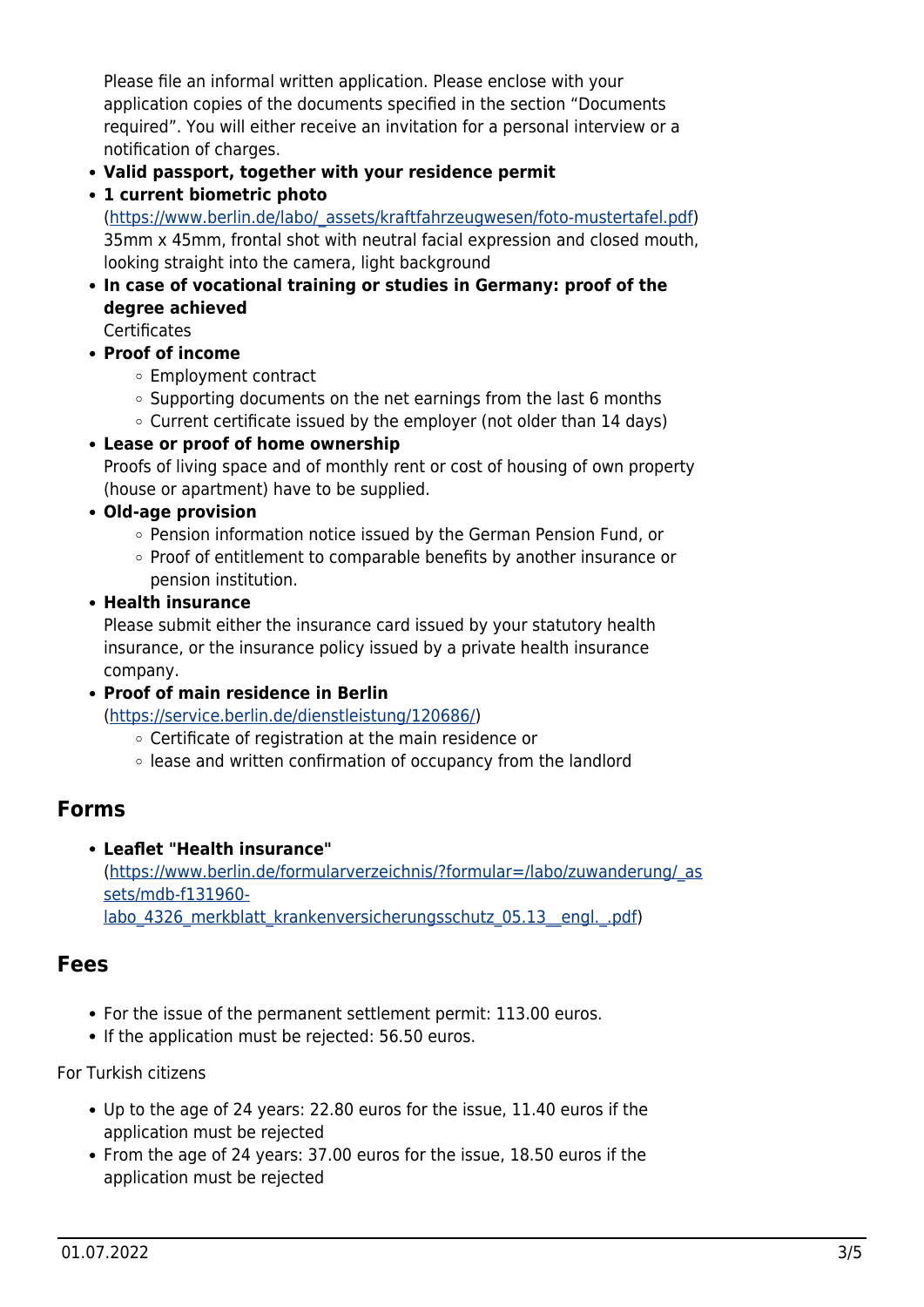# <span id="page-3-0"></span>**Legal basis**

**Section 18c para. 1 Aufenthaltsgesetz (AufenthG)** ([http://www.gesetze-im-internet.de/englisch\\_aufenthg/englisch\\_aufenthg.htm](http://www.gesetze-im-internet.de/englisch_aufenthg/englisch_aufenthg.html#p0406) [l#p0406](http://www.gesetze-im-internet.de/englisch_aufenthg/englisch_aufenthg.html#p0406))

# <span id="page-3-1"></span>**More information**

- **Permanent settlement permit for EU Blue Card holders** ([https://service.berlin.de/dienstleistung/326556/standort/121885/en/\)](https://service.berlin.de/dienstleistung/326556/standort/121885/en/)
- **Certificate of registration at the main residence (Meldebestätigung)** (<https://service.berlin.de/dienstleistung/120686/>)
- **Example: confirmation of occupancy from the landlord** ([https://www.berlin.de/formularverzeichnis/?formular=/labo/zentrale-einwohn](https://www.berlin.de/formularverzeichnis/?formular=/labo/zentrale-einwohnerangelegenheiten/_assets/mdb-f402544-20161102_wohnungsgeberbestaetigung.pdf) [erangelegenheiten/\\_assets/mdb](https://www.berlin.de/formularverzeichnis/?formular=/labo/zentrale-einwohnerangelegenheiten/_assets/mdb-f402544-20161102_wohnungsgeberbestaetigung.pdf)[f402544-20161102\\_wohnungsgeberbestaetigung.pdf\)](https://www.berlin.de/formularverzeichnis/?formular=/labo/zentrale-einwohnerangelegenheiten/_assets/mdb-f402544-20161102_wohnungsgeberbestaetigung.pdf)

# <span id="page-3-2"></span>**Responsible authority**

This service can only be taken advantage of in the Berlin Immigration Office (Landesamt für Einwanderung – LEA) at Friedrich-Krause-Ufer.